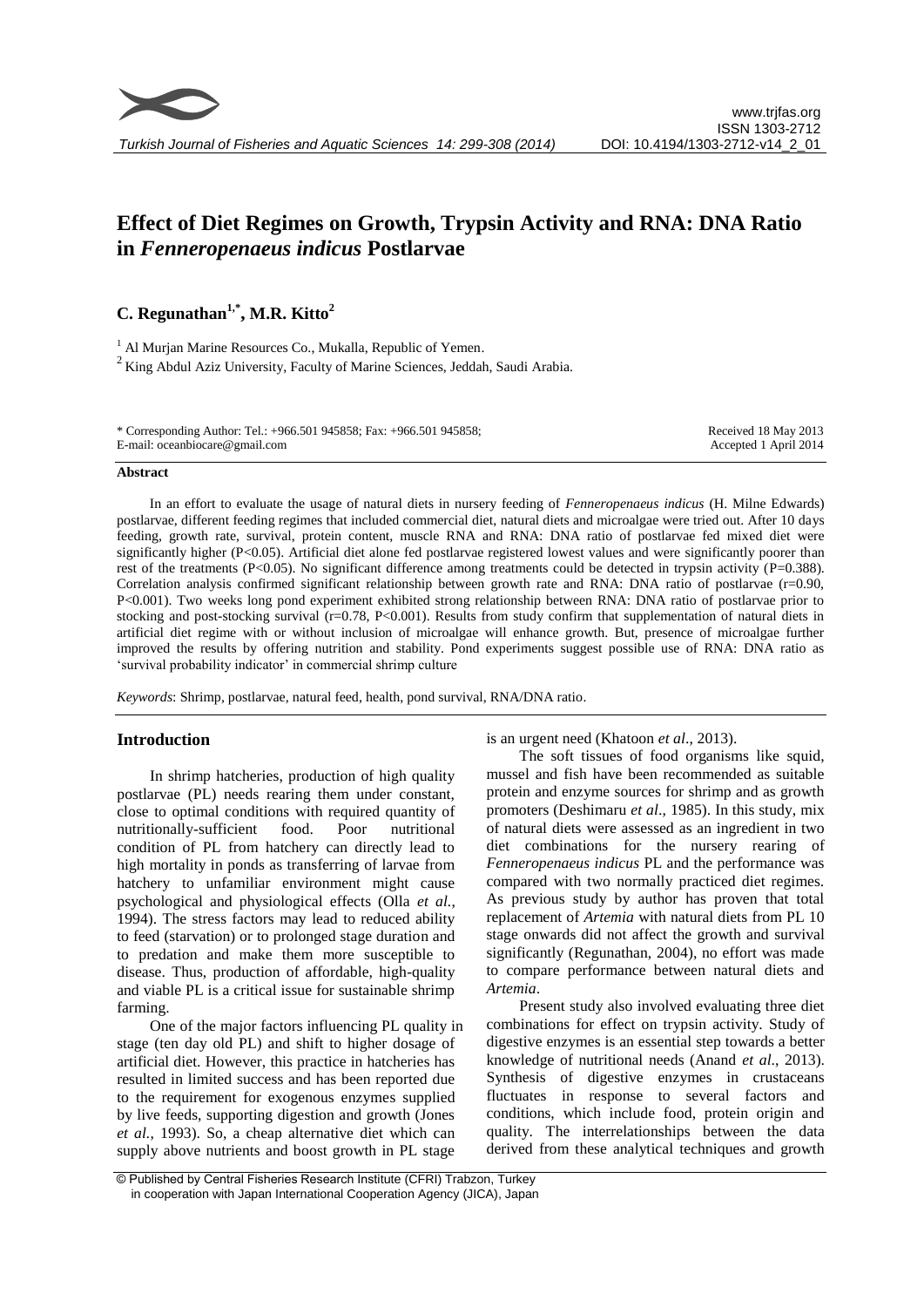may assist in defining the overall diet quality for both younger and older crustaceans (Lee and Lawrence, 1985). In protein digestion, trypsin is active in nutrient assimilation throughout the shrimp life cycle (Cara *et al.*, 2004).

Second part of the experiment was conducted to find out possible relationship between RNA: DNA ratio (a conditional index) of PL20 and their poststocking survival in the pond 2 weeks after stocking. RNA: DNA ratios are indicators of relative synthesis activity of growth-linked cells. This condition index has been used an indicator of nutritional status, feed quality, short-term growth and optimal culture conditions in fishes and crustaceans (Moss 1994a, 1994b; Kerambrun *et al.*, 2012).

Present study aimed at evaluating usage of natural diets in nursery feeding regime of shrimp PL, in combination with conventional artificial diets. The best diet combination was evaluated based on growth rate, survival, protein content, muscle RNA and RNA: DNA ratio of postlarvae. It is expected that such diet combinations would help in reducing feed cost and enhance larval performance both in nursery and postnursery (growout) stages.

# **Materials and Methods**

# **Nursery Experiments**

These experiments were carried out in the R&D facility of Al Murjan Marine Resources Co. Ltd., Mukalla, Republic of Yemen. Outdoor tanks with 5 m<sup>3</sup> capacity with moveable transparent roof top to control light incidence were used for these experiments. Nine-day-old *F. indicus* PL (PL 9) from company's commercial hatchery were transferred to outdoor tanks and stocked at a density of 20 litre<sup>-1</sup>  $(i.e. 100,000$  tank<sup>-1</sup>). The experiment was started after 48 hours of acclimation to tank conditions i.e. at PL11 stage.

Four different diet regimes tested included (1) commercial postlarval feed (C), (2) mixture of commercial feed and microalgae (CM), (3) commercial diet and natural diets combination (CN) and (4) mix of commercial feed, microalgae, and natural feeds (CMN). The commercial feed Higashimaru No: 3. (Higashimaru feeds India Ltd, Cochin, India), had a minimum crude protein content of 48%, lipid 8%, carbohydrate 20% and premixes of vitamins and minerals. The natural feeds consisted of squid, sardine fish and mussel. Microalgae were supplied from indoor semi-continuous algae culture facility of company's shrimp hatchery. The microalgae mix included *Chaetoceros muelleri*  Lemmermann (CS-176) and *Tetraselmis suecica*  (Kylin) Butcher (CS-187), both sourced from CSIRO Microalgae culture collection, TAS, Australia).

The batch starter cultures were maintained axenically in F/2 medium (Guillard and Ryther, 1962), microalgae culture for experiment were grown

semi-continuously in 500 L capacity photobioreactors (Solar Components Corp., USA). Growth medium for tubular reactors composed of commercial urea (46% prilled  $N_2$ ), sodium orthophosphate (Na<sub>2</sub>H<sub>2</sub>PO<sub>4</sub>), EDTA, Mineral and Vitamin mix. Above ingredients were added at a rate of 1.5 g, 2.0 g, 0.5 g, 1 g, 50 ml and 50 ml for 100 L of culture volume respectively. Composition of mineral and vitamin mixture were as per F/2 medium. About 30% of culture volume from the reactor was harvested every day and diluted with fresh seawater. And nutrients are added for the total volume. Cultures were maintained at salinity of 35 g  $L^{-1}$  and temperature of 26±1°C under 24 h light regime at a photoflux of 200 µmol photons  $m^{-1}$  s<sup>-1</sup> provided by a bank of cool white fluorescent tubes. Throughout the experimental period, algal concentration in cultures was checked thrice a day using improved Neubauer hemocytometer.

In nursery tanks, from the third day after PL stocking, water was exchanged twice a day (morning and evening) accounting to 80% of total volume, using natural seawater filtered down to  $5 \mu$  level. The daily feeding quantity for commercial feed ranged from 60 to  $150 \text{ g day}^{-1}$  (depending on age) for every 100,000 PL divided in to six equal rations. The total algal density in nursery tanks was maintained at 40,000 cells ml-1 with *C. muelleri* and *T. suecica* at a ratio of 3:1 respectively. The natural diets were washed thoroughly in UV-sterilized water, processed and cut into small pieces and equal quantities of all three were squeezed through 500 micron mesh, diluted with water and evenly distributed in tanks. Natural diets were fed only during day time (four times a day) and were supplemented at a rate equivalent to 20% of commercial diet fed in a day (on dry weight basis).

Each diet treatment had twenty replicates. Before start up and at the end of experiments, thirty PL from each replicate were individually weighed by adding to a pre-weighed beaker with water in a digital balance  $(0.001 \text{ mg accuracy})$ . Growth rate week<sup>-1</sup> was calculated using the following formula:

Growth week<sup>-1</sup> = (Final weight – Initial weight / Rearing period in days) x 7

Due to facility limitation as well as to obtain more replicates per treatment, these experiments had to be run twice consecutively under similar conditions. Each experiment was carried out for a period of 10 days (PL age 11 to 20).

# **Dry Weight and Protein Content**

For dry weight estimation 100 PLs were killed in chilled water and slightly washed in distilled water as well as in ammonium formate. The larvae were dried to constant weight in an oven at 60°C for 24 h. The samples were weighed after cooling, using a digital balance (0.001 mg accuracy). For protein analysis,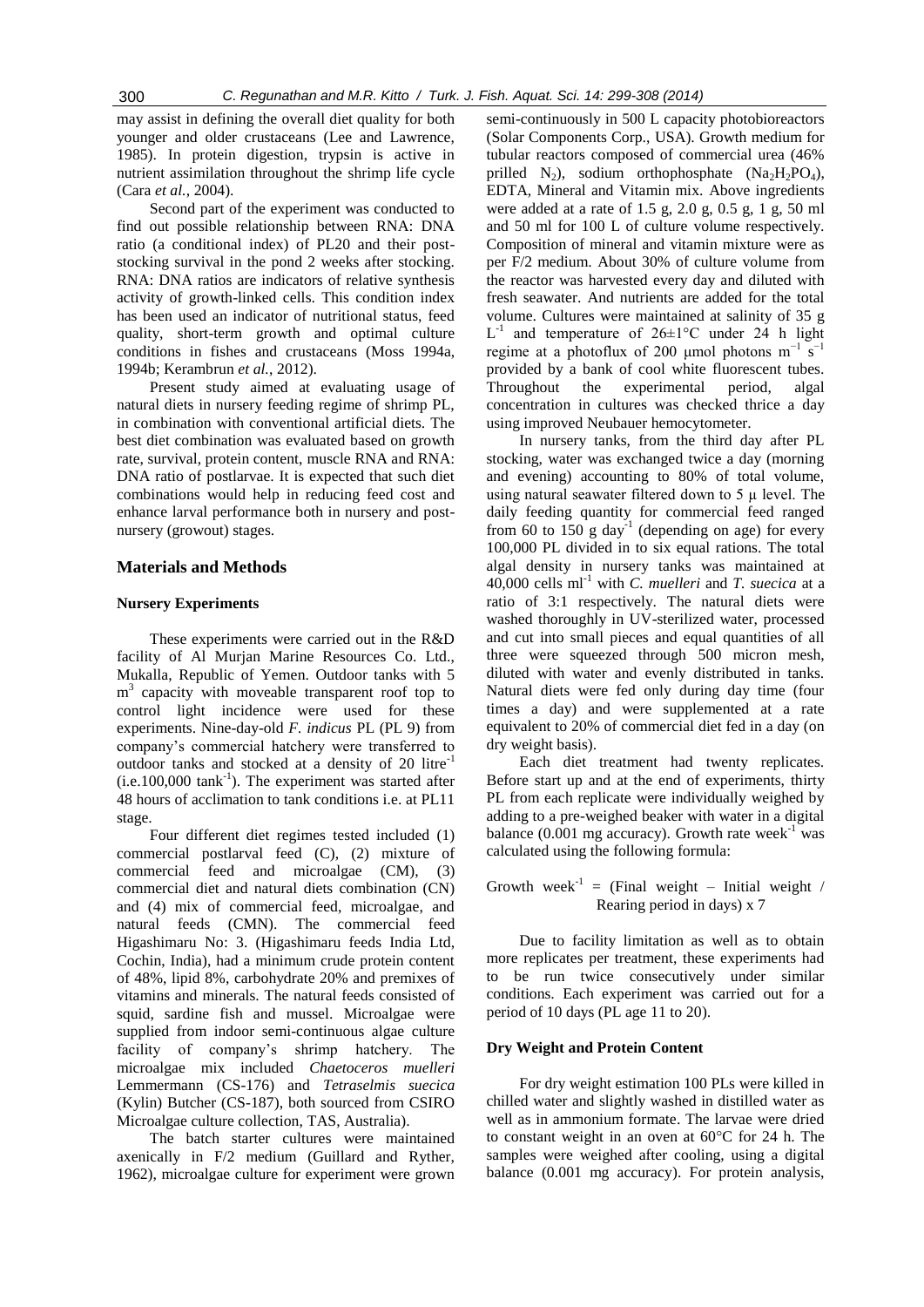dried samples were ground and assayed for nitrogen content in a Carlo Erba 1106 automated CNS elemental analyzer (Carlo Erba Instruments, Milan, Italy) with acetanilide as standard. Protein was estimated by multiplying nitrogen content by 5.25 (Jobling, 1983). Samples were analysed in triplicate.

# **Enzymatic Analysis**

For enzyme assays, each day of experiment thirty numbers of PL 20 were collected 2 h after feeding from each replicate of a treatment. All selected PLs had digestive tract full so as to guarantee maximum digestive enzyme activity. The PLs were washed with distilled water and immediately frozen at -80°C until analysis. For analysis, two separate frozen samples from each replicate were weighed, homogenized with 1500 μl ice-cold Tris-HCl buffer (46 mM Tris, pH 8.1 containing 11.5 mM CaCl<sub>2</sub> at 25°C). Homogenates were centrifuged at 13,000 rpm for 6 minutes (Ribeiro and Jones, 2000). The removed supernatants at 25°C were immediately used for enzyme analysis.

#### **Assay of Trypsin Activity**

The trypsin activity in crude homogenates was assayed using 1mM Nά-p-toluenesulphonyl-Larginine methyl ester (TAME) as substrate. Samples of 300 µl enzyme extract were mixed with 1.2 ml of TAME in the same Tris-HCl buffer (Hummel 1959) used during homogenisation. Specific trypsin activity was expressed as tissue activity  $(IU \ mg<sup>-1</sup> protein)$ . Enzyme activity was recorded as change in absorbance at 247 nm in a spectrophotometer for 3 min (Rick, 1984). A unit of trypsin activity is the amount of enzyme required to cleave 1 µmol TAME min-1 under the assay conditions. Each sample was assayed in duplicate.

# **RNA, DNA Assay**

At the end of nursery experiment, 40 numbers of PL from each replicate of all four treatments were blotted dry and weighed. Abdominal muscle tissue was excised and stored immediately at -80°C until nucleic acid analysis. Total RNA and DNA were extracted in two separate samples of a replicate using the procedure of Schmidt and Thannhauser (1945) as modified by Munro and Fleck (1969) and quantified using the dual wavelength method (Munro and Fleck, 1969; Ashford and Pain, 1986). Care was taken to confirm the absence of RNase and DNase in the reagents and containers used. Type III RNA from Baker's yeast (Sigma, St. Louis, MO, USA, R-7125) and DNA from Calf thymus (Sigma D-3664) were used as standards. RNA and DNA concentrations were expressed as µg nucleic acid per 100 mg wet weight.

#### **Grow-out Experiments**

Forty numbers of PL21 from each replicate were transferred to individual 1 m<sup>2</sup> (i.e. 40 sq.m<sup>-1</sup> density) pens made of 750 micron polypropylene mesh, inside the HDPE-lined shrimp pond (0.25 ha). The bottom of pens had 8 cm of sand substratum and escape of shrimp was prevented by inserting pen fence into the substratum. No food was offered during the initial two days of experimental period and after they were fed 20% body weight per day using a starter diet (CP Aqua, Thailand). The pens were monitored twice daily for mortality and dead ones removed. The experiment was terminated on the  $14<sup>th</sup>$  day and final survival was determined. Temperature and dissolved oxygen (DO) concentration were measured using handy oxygen meter (YSI model 550A, YSI Inc., Yellow Springs, OH, USA) and salinity was determined using a refractometer (ATC-S / Mill-E, ATAGO Co. Ltd., Tokyo, Japan).

#### **Statistical Analysis**

Except where indicated, results are presented as mean±S.E. Normality of data was tested using Lilliefors' test and homoscedasticity using Bartlett's test. Where required, transformation of data was carried out. The statistical significance of the differences between treatments was determined using one way analysis of variance (ANOVA). When significance was noticed between treatments, comparison of means was conducted using Tukey's honestly significant difference test. Simple linear regression equation was fitted using least-squares method. Pearson's correlation coefficient (r) was estimated to know the strength of relationship between variables. Percentage values were arcsine transformed before analysis. All analyses were carried out using SYSTAT 13 statistical software (Systat Inc., USA) and differences were considered significant at  $P < 0.05$ .

# **Results**

Throughout nursery feeding experimental period, estimated water quality variables were within accepted limits specified for commercial conditions. In nursery tanks, temperature ranged from 27.8 to 29.6°C, dissolved oxygen (DO) was always above 6.2 mg  $L^{-1}$  and salinity 35 ppt. In the pond, temperature and salinity values ranged between 26.8 to 30.3°C, 35 to 37 ppt. respectively, and oxygen always above 5.6  $mg L^{-1}$ .

#### **Morphometric Changes**

Results from nursery growth experiments are presented in Table 1. Feeding regimes had significant influence on growth (P<0.001) and survival (P<0.001). Among the four dietary regimes, PLs fed commercial diet registered significantly lower growth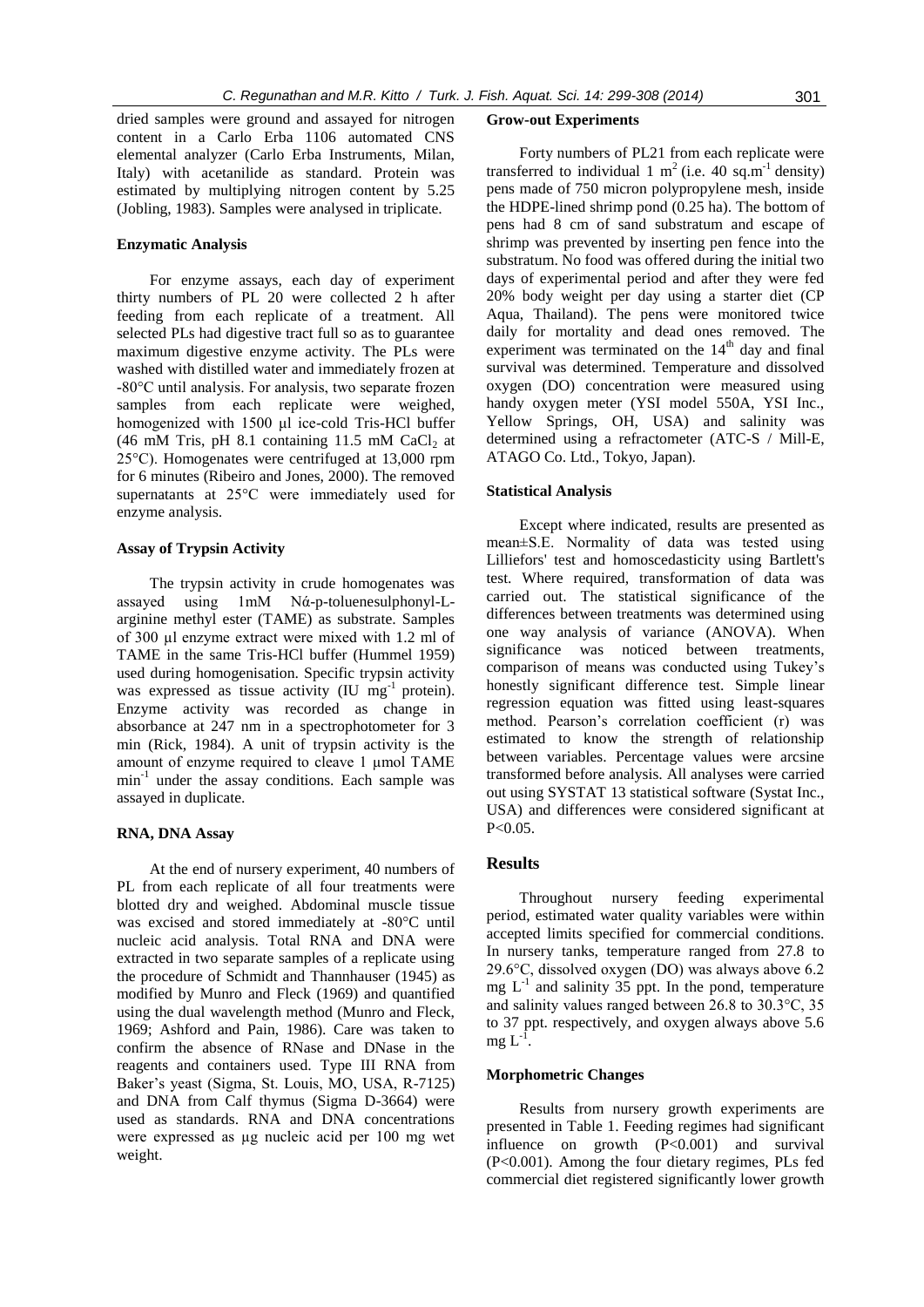| <b>Treatment</b> | Initial wet weight<br>(mg) | Final wet weight<br>(mg) | Weight gain/week              | Survival<br>(%)               |
|------------------|----------------------------|--------------------------|-------------------------------|-------------------------------|
|                  | $5.18 \pm 0.04$            | $46.11 \pm 0.61$         | $28.65 \pm 0.28$ <sup>a</sup> | $74.93 \pm 5.04^{\text{a}}$   |
| <b>CM</b>        | $5.25 \pm 0.07$            | $55.80\pm0.53$           | $35.42\pm0.31^{b}$            | $86.07\pm4.59^{\rm b}$        |
| <b>CN</b>        | $5.23 \pm 0.04$            | $65.20 \pm 0.45$         | $42.00 \pm 0.26$ <sup>c</sup> | 91.77 $\pm$ 5.11 <sup>c</sup> |
| <b>CMN</b>       | $5.20 \pm 0.05$            | $67.70 \pm 0.39$         | $43.75 \pm 0.25$ <sup>c</sup> | 93.60 $\pm$ 3.65 $\mathrm{c}$ |

**Table 1.** Growth characteristics of *Fenneropenaeus indicus* postlarvae fed different diet combinations for 10 days

Values are means ( $\pm$  S.E.). Values in same column with different superscript differ significantly ( $P$ <0.05).

C=Commercial diet, CM= Commercial diet plus microalgae, CN = Commercial diet plus natural diet. CMN=Commercial diet plus microalgae plus natural diet.

and survival than those fed other diets. The best results were recorded with PLs fed mix of all three diets (CMN). Results indicated that addition of natural diets in C or in CM treatments enhanced weight gain and survival  $(P<0.05)$ . Although, addition of microalgae to C regime improved survival and growth (P<0.05), its inclusion in CN regime tanks did not show much effect (P=0.141).

#### **Protein Content**

Protein content (mg  $g^{-1}$  dry wt) of PL20 was much influenced by diets (P<0.001). With all treatments, PL protein content increased with larval stage, attaining the maximum at PL20 stage (Figure 1). At the end of experiment, PLs fed commercial diet alone (C) had the lowest protein content  $(697±3.98$ mg  $g^{-1}$  dry wt) and was significantly (P<0.05) lower than all the other treatments. Highest protein content  $(732\pm3.93 \text{ mg g}^{-1} \text{ dry wt})$  was registered with larvae fed mixture of all three diets (CMN) followed by CN  $(720 \pm 2.92 \text{ mg g}^{-1} \text{ dry wt})$  and CM regime  $(712 \pm 3.16 \text{ m})$  $mg$   $g^{-1}$  dry wt). Tukey's test with PL20 protein content confirmed that all diet comparisons exhibited statistical significance  $(P<0.05)$ , except between CN and CM treatments (P=0.582).

# **Trypsin Activity**

Irrespective of the diet fed, trypsin activity (IU mg-1 protein-1 ) increased in all treatments with age (Figure 2). Throughout the experiment, highest trypsin activity was noticed with PLs fed commercial diet (C) followed by PLs from CN regime and lowest in CM. Interestingly, two treatments that included microalgae (CMN and CM) recorded lowest enzyme activity response. However, ANOVA failed to show any significant difference in enzyme activity between the four treatments  $(P=0.388)$ .

Correlation matrix (Table 2) showed that the growth rate was related to survival  $(r=0.643)$ , protein content  $(r=0.413)$  and trypsin activity  $(r=0.214)$ . While protein content registered positive relationship with survival  $(r=0.638)$ , it was negative with trypsin activity  $(r=0.149)$ .

#### **Biochemical Changes**

Mean RNA concentration of PL20 ranged from

307.84  $\mu$ g 100 mg wt<sup>-1</sup> with PLs from C regime to 396.62  $\mu$ g 100 mg wt<sup>-1</sup> with those from CMN regime (Figure 3). RNA content of shrimp from C regime was significantly poorer than rest of the treatments (P<0.05). Noticeably, addition of natural feeds or microalgae to commercial diet regime (C) improved the RNA content significantly  $(P<0.05)$ . However, addition of microalgae to CN regime did not alter RNA concentration (i.e. in CMN, P=0.142).

Mean DNA concentration was lowest with PLs from CMN treatment (Figure 3). PL20 from control tanks recorded the highest DNA value of 63.9 µg 100 mg wt<sup>-1</sup> and differed significantly from CN (59.1  $\mu$ g 100 mg wt<sup>-1</sup>) and CMN treatment value (P<0.05), but not from CM tanks  $(61.7 \text{ µg } 100 \text{ mg wt}^{-1})$ . Mean RNA: DNA ratio differed significantly between all treatments (P<0.001**)** and value ranged from 4.84 (C) to 6.82 (CMN, Figure 3).

Analysis of data indicated a highly significant (P<0.001) relationship between shrimp growth rate in nursery tanks and PL20 RNA: DNA ratio, for all treatments (Figure 4). Regression analysis proved that more than 81 % of variation in growth rate could be explained by changes in RNA: DNA ratio. Similarly, analysis between PL20 RNA content and nursery growth rate (Figure 5) registered a coefficient of determination  $(R^2)$  of 0.78 (P<0.001). But, DNA values failed to show any strong interaction with growth rate  $(R^2=0.236)$ .

#### **Pond Survival**

Post-stocking survival in ponds after two weeks of stocking showed significant difference between treatments (P<0.001; Table 2). Best survival was noticed with PL from CMN regime and was lowest  $(74.6\pm1.53 \%)$  with those from C tanks. Comparison of PL20 RNA:DNA ratio with their two week poststocking survival in pond indicated a positive association between the two (Figure 6). Regression analysis between two gave a relationship of Y  $=31.598+8.417X$  (Y=survival) with R<sup>2</sup> value of 0.64.

Correlation matrix (Table 2) indicated that RNA content of PL20 was positively influenced by PL20 protein content  $(r=0.426)$  and had appreciable impact on ratio (r=0.840) and post-stocking survival  $(r=0.573)$ .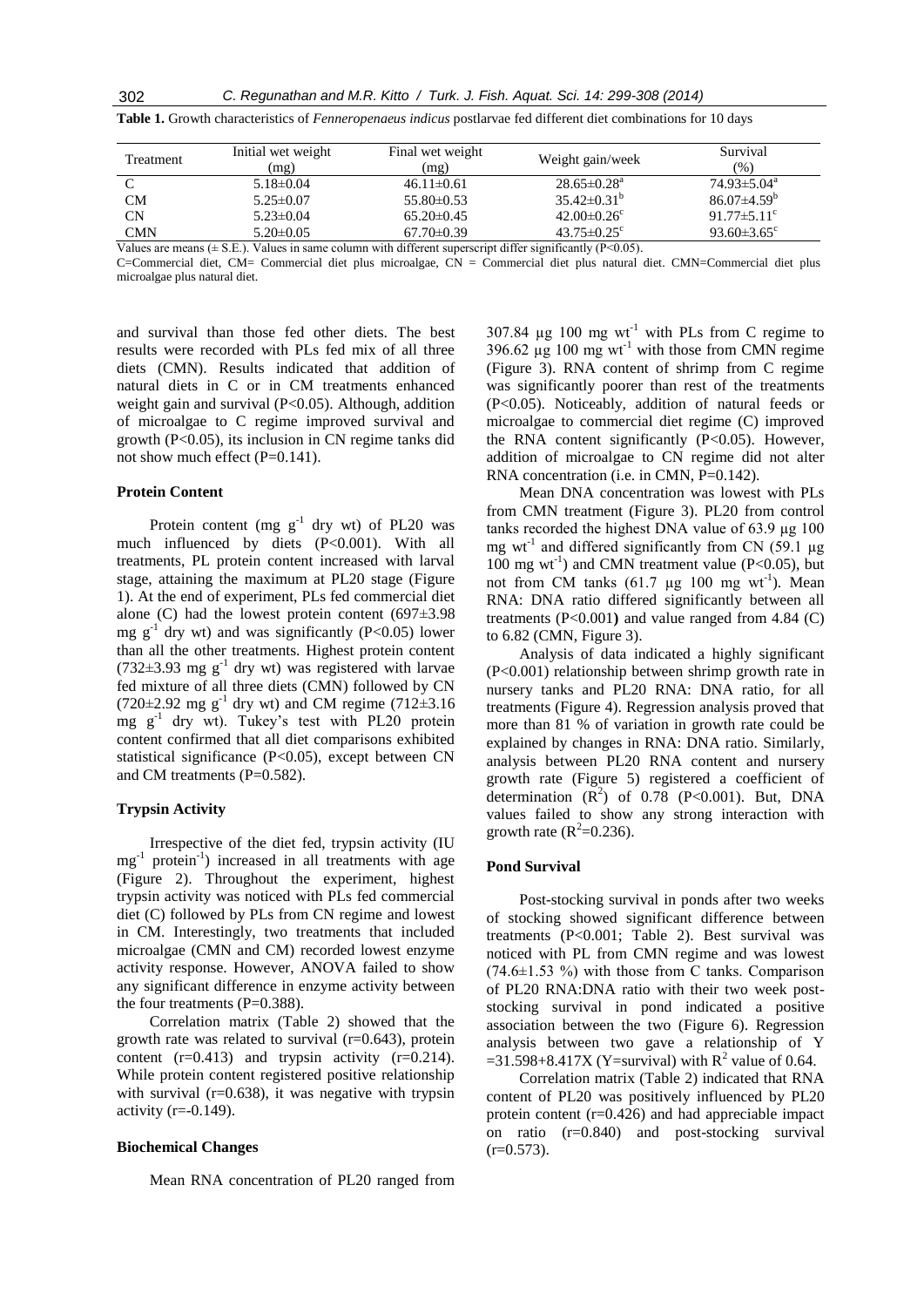

**Figure 1.** Protein content (mean±S.E.) of *F. indicus* postlarvae fed different diet combinations. C=Commercial diet, CM= Commercial diet plus microalgae, CN=Commercial diet plus natural diet. CMN=Commercial diet plus microalgae plus natural diet.



**Figure 2.** Trypsin activity (mean±S.E.) during different stages of development in *F. indicus* postlarvae fed different diet combinations. Definition to abbreviations given in Figure 1.

| Variables  | Growth    | Survival  | Protein   | Trypsin     | <b>RNA</b> | <b>DNA</b>  | Ratio       | Pond survival |
|------------|-----------|-----------|-----------|-------------|------------|-------------|-------------|---------------|
| Growth     |           | 0.643     | 0.413     | 0.214       | 0.845      | $-0.134$    | 0.895       | 0.500         |
|            |           | $P=0.000$ | $P=0.000$ | $P = 0.315$ | $P=0.000$  | $P = 0.237$ | $P=0.000$   | $P=0.000$     |
| Survival   | 0.643     |           | 0.638     | $-0.053$    | 0.721      | $-0.343$    | 0.723       | 0.450         |
|            | $P=0.000$ |           | $P=0.000$ | $P=0.642$   | $P=0.000$  | $P = 0.002$ | $P=0.000$   | $P=0.000$     |
| Protein    | 0.413     | 0.638     |           | $-0.149$    | 0.426      | $-0.303$    | 0.580       | 0.281         |
|            | $P=0.000$ | $P=0.000$ |           | $P = 0.187$ | $P=0.000$  | $P=0.006$   | $P=0.000$   | $P = 0.11$    |
| Trypsin    | 0.214     | $-0.053$  | $-0.149$  |             | 0.013      | 0.292       | $-0.167$    | $-0.202$      |
|            | $P=0.315$ | $P=0.642$ | $P=0.187$ |             | $P=0.907$  | $P = 0.008$ | $P = 0.139$ | $P=0.073$     |
| <b>RNA</b> | 0.845     | 0.721     | 0.426     | 0.013       |            | $-0.174$    | 0.840       | 0.573         |
|            | $P=0.000$ | $P=0.000$ | $P=0.000$ | $P=0.907$   |            | $P=0.123$   | $P=0.000$   | $P=0.000$     |
| <b>DNA</b> | $-0.134$  | $-0.343$  | $-0.303$  | 0.292       | $-0.174$   |             | $-0.671$    | $-0.617$      |
|            | $P=0.237$ | $P=0.002$ | $P=0.006$ | $P = 0.008$ | $P=0.123$  |             | $P=0.000$   | $P=0.000$     |
| Ratio      | 0.895     | 0.723     | 0.580     | $-0.167$    | 0.840      | $-0.671$    |             | 0.780         |
|            | $P=0.000$ | $P=0.000$ | $P=0.000$ | $P=0.139$   | $P=0.000$  | $P = 0.000$ |             | $P=0.000$     |
| Pond       | 0.500     | 0.450     | 0.281     | $-0.202$    | 0.573      | $-0.617$    | 0.780       |               |
| survival   | $P=0.000$ | $P=0.000$ | $P=0.011$ | $P=0.073$   | $P=0.000$  | $P = 0.000$ | $P=0.000$   |               |

**Table 2.** Correlation matrix of weight gain, survival, protein, trypsin activity, RNA, DNA and RNA/DNA ratio of *F. indicus*  postlarvae



**Figure 3.** Mean ( $\pm$ SD) of RNA, DNA concentrations and RNA:DNA ratio of postlarvae fed different diets. Bars denote standard deviation of the means.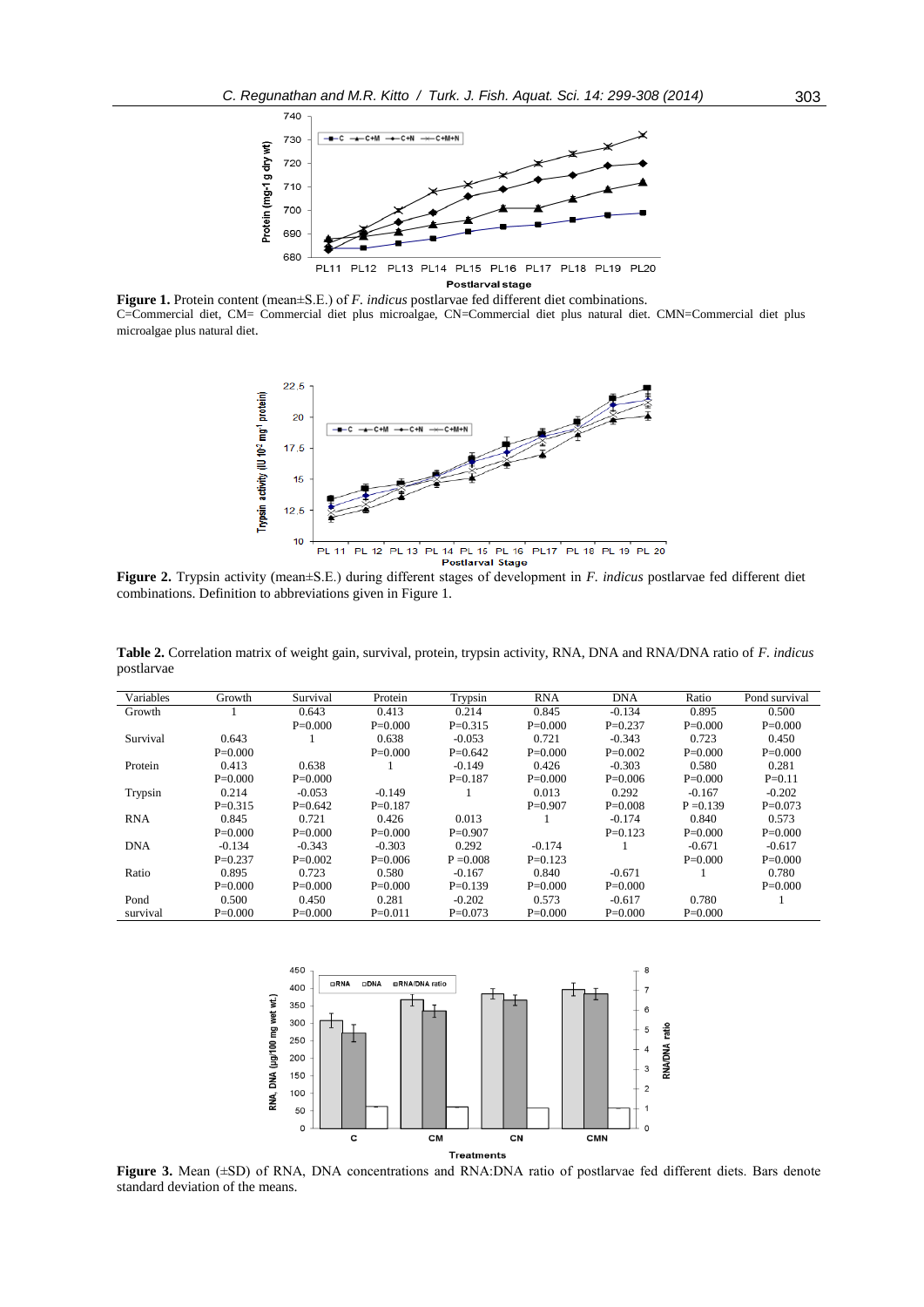

**Figure 4.** Relationship between RNA:DNA ratio of PL20 stage postlarvae and growth rate of postlarvae in nursery with data from all replicates of four treatments.



**Figure 5.** Relationship between RNA content of PL20 stage postlarvae and growth rate of postlarvae in nursery with data from all replicates of four treatments.



**Figure 6.** Relationship between RNA:DNA ratio of PL20 stage postlarvae and post-stocking survival of postlarvae on day 14 in the pond.

# **Discussion**

The natural feeds used as dietary supplement in this experiment have been individually tried for shrimp PL and have been reported as suitable protein source that improved survival and growth (Gopal and Paulraj, 1993). Deshimaru *et al.* (1985) found that *P. monodon* fed with soft parts of clam *Venerupis*  *philippinarum* attained good growth and feed efficiency. High nutritional value of squid has been reported and is attributed to its amino acid composition (Cordova-Murueta and Garcia-Carreno, 2002) and to high sterol levels (Wouters *et al.*, 2001). The nutritional composition of squid, sardine and mussel has been reported to have good amount of essential fatty acids namely 20:5 n-3 (EPA), 22:6 n-3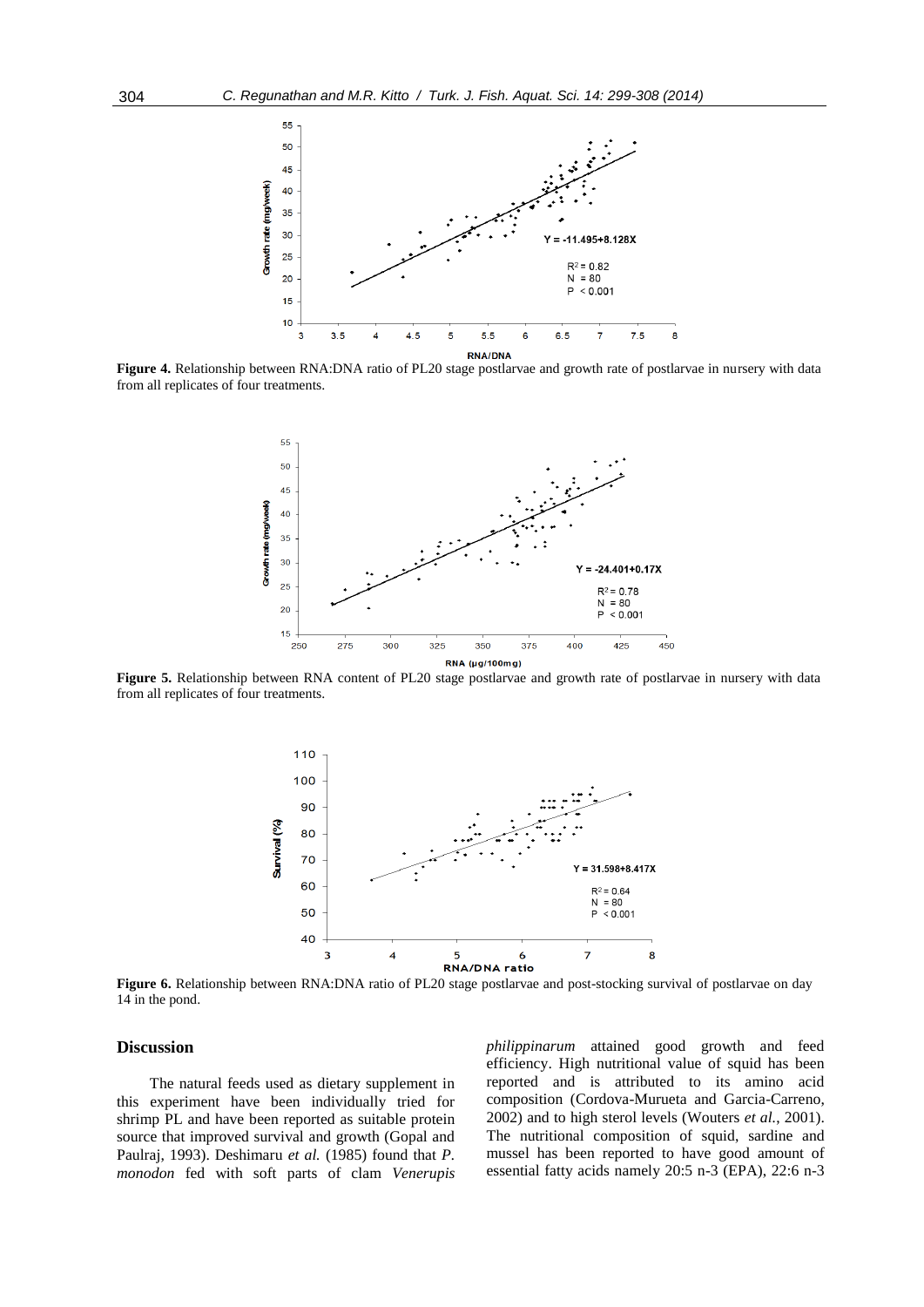(DHA) and 20:4 n-6 (Cahu *et al.*, 1995). The natural diets are also characterized as containing betaine and nucleotides which have been documented as having attractant qualities (Jones *et al.*, 1997). Authors have also suggested growth promoting factors in mussel (Foster and Beard, 1973) and squid (Cruz-Suarez *et al.*, 1987). It has also been reported that addition of natural diet (clam *Villorita cyprinoids*), increased the moulting rate of *F. indicus* juveniles (Regunathan and Nair, 1993).

Agreeing with the present results, Ribeiro and Jones (2000) also noticed that natural diet (mussel) regime outperformed artificial diet alone fed *F. indicus* PL in growth performance. But the results are not comparable as the authors have reported growth in terms of increase in length day-1 . Poor performance of penaeid PL fed artificial diets has been previously reported (Amjad, 1990).

Combination of all three diets registered better results than individual or pair-wise combinations, evidenced by the best results with all diet treatment (CMN). This could be very well contributed to the better nutritional profile. Brito *et al.* (2004) also noticed that for the PL of *Litopenaeus vannamei*  (Boone) and *Litopenaeus setiferus* a combination of *Artemia*, microparticulate commercial diet and algae was a better feed than *Artemia* or commercial diet alone. The best growth reported with all diet combination is also supported by significantly higher protein content in PL20.

Better performance of PL fed commercial diet plus microalgae combination (CM) compared to commercial diet alone tanks (C) suggest that the PL could assimilate microalgae and boost growth. Moss (1994a) reported that for a limited period, juvenile *L. vannamei* fed the diatom, *Chaetoceros* sp. exhibited growth not significantly different from a commercial diet fed treatment. Postlarval brown shrimp, *Farfantepenaeus aztecus* could rapidly assimilate the diatom*, Skeletonema costatum* (Gleason, 1986). Both the algae used in this study have been reported as a good source of HUFA (Volkman *et al.*, 1989) in addition to usual nutrient sources available in algae namely protein, lipids, carbohydrates vitamins and minerals (Ju *et al.*, 2012). Microalgae also act as feed attractant and carotenoid sources (Regunathan and Wesley, 2006; Silva-Neto *et al*., 2012) Healthy phytoplankton bloom in water is also provide proper turbidity and subsequently stabilize the shrimp. Comparison between CM and CN treatments indicated that either in nursery or in pond experiments they do not differ significantly in terms of survival (but differ in weight gain in nursery), suggesting a better role of natural feeds on growth boosting than on survival improvement.

Highest trypsin activity was noticed when commercial diet alone was fed. Authors have suggested that it is an adjustment mechanism to low availability of dietary protein or to relatively poor digestibility of the diet (Le Vay *et al.*, 1993; Kumlu

and Jones, 1995; Lemos and Rodriguez, 1998). It is suggested that high activity levels may maximize the assimilation of scarce compounds such as protein or carbohydrates (Lemos and Rodriguez, 1998), or increase the absorption of feeds (Le Vay *et al.*, 1993). Low digestive capacity of artificial feeds has been noticed in PL of *Penaeus monodon* (Amjad, 1990). The low growth with commercial diet despite a strong trypsin response indicates that PL are unable to assimilate sufficient dietary protein to support growth equivalent to other treatments. The fact that feed which stimulated highest enzyme activity registered lowest growth has also been noticed by Le Vay *et al.* (1993) in *Marsupenaeus japonicus*, Kumlu and Jones (1995) in *F. indicus* and Martin *et al.* (2006) in *Litopenaeus schmitti.* 

The noticeable enzyme activity increase from PL15 may reflect an adaptation to low protein content in commercial diet to maximize assimilation as mentioned before. In this context, the initial nearly constant trypsin response (from PL11 to PL14) suggests an initial acclimation period as reported in *M. japonicus* fed prepared diet (Lemos and Rodriguez, 1998).

The addition of microalgae to CN tanks or to C tanks seems to reduce the enzyme activity. It could be that algal co-feed contributes extra digestible nutrients. It has been argued that under conditions of high food availability (here by the presence of algae), digestive enzyme levels are reduced as energy requirements are met without need for highly efficient digestion (Harms *et al.*, 1991). The increasing trend in enzyme activity with postlarval age noticed in present study corroborates the observation by Ribeiro and Jones (2000). The authors noticed that tryptic enzyme response in *F. indicus* PL was highly correlated to length (0.978) and increased with size regardless of diet fed.

The higher concentration of RNA with shrimp fed commercial diet and natural diet combination indicate higher nutrient supply and protein synthesis. This is again confirmed by the significant association between protein and RNA content. Higher feeding rate and faster growth in shrimp resulted in increased RNA concentrations (Moss, 1994a, b). Dagg and Littlepage (1972) found that RNA concentrations of *Artemia salina* were significantly related to growth rate measured by the rate of dry weight increase per individual. Moss (1994a) also reported that variation in growth rate could be explained up to 76% with changes in RNA concentration. In the present experiment, regression analysis indicated that 78 % change in growth could be explained by RNA values.

Mean DNA concentration was lowest with PL from all diet combination treatment (58.3 µg 100 mg wt<sup>-1</sup>). Commercial diet treatment recorded the maximum DNA value of  $63.4 \mu g$  100 mg wt<sup>-1</sup>. The phenomenon of poorly-fed shrimp (considering the weight gain week $^{-1}$ ) recording highest DNA concentration corroborated with Moss (1994a) who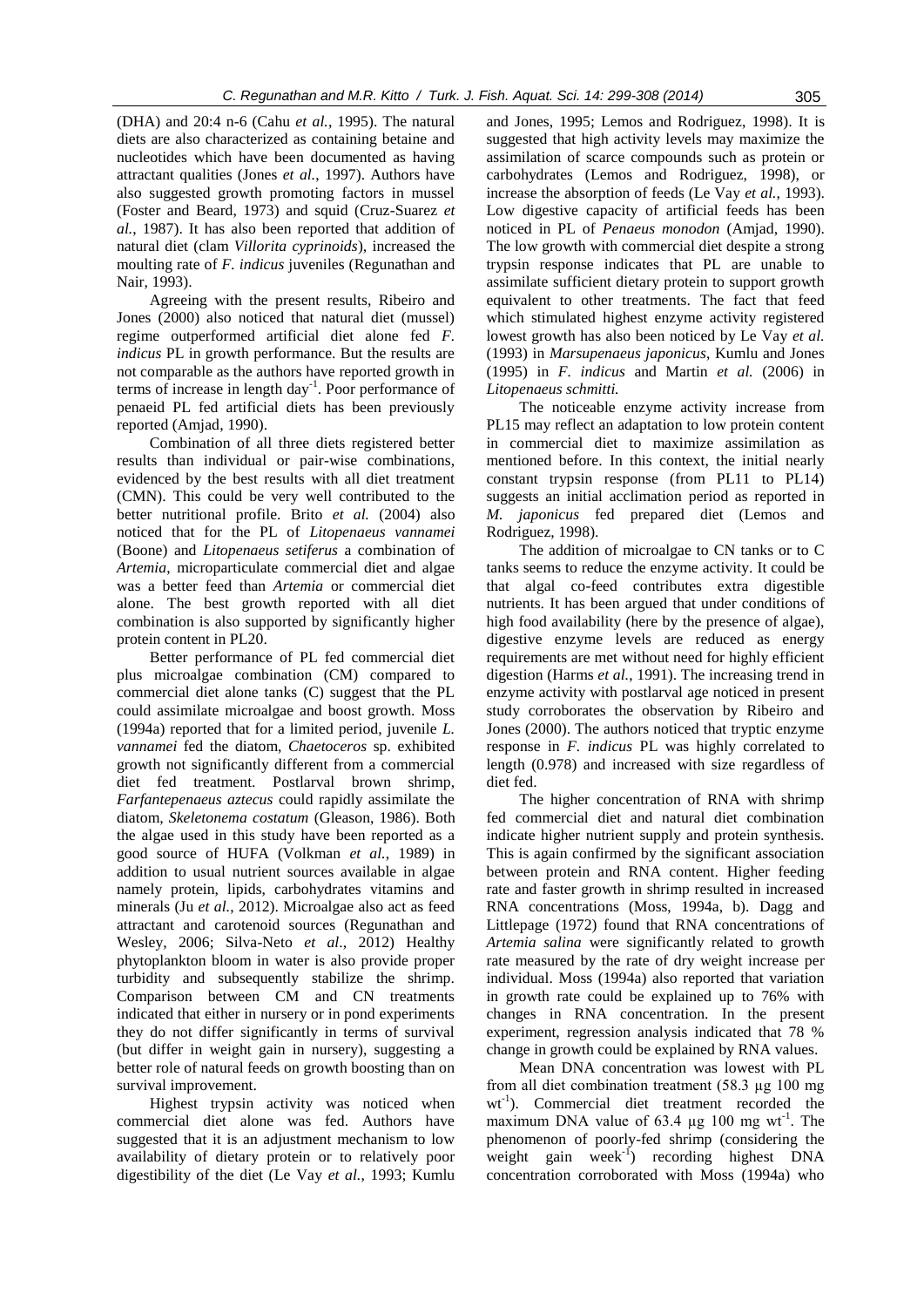reported highest DNA concentration with starved shrimp (*L. vannamei*) juvenile compared to those fed.

With present results, variations in RNA: DNA ratio values were mainly due to variation in RNA content, with well-fed larvae (CMN) having higher concentrations of RNA and highest ratio value. Several studies have shown that there is a linear relationship between the rate of protein synthesis and the RNA: DNA ratio (Buckley *et al.*, 1999) i.e. higher the ratio, better the feeding condition. James and Mustafa (2004) reported that nauplii from better nourished *P. monodon* broodstock registered higher RNA: DNA ratio. It has been reported that shrimp larvae with higher RNA: DNA ratio showed better dry as well as organic biomass and survival (Nunez *et al.*, 2002). While, ratio values obtained with PL fed 10 days in the present study could account for 82% variation in growth rate, Moss (1994a) reported that more than 75% of the variation in growth rate could be explained with ratio values.

Studies have proven the influence of PL nutrition on its post-stocking survival (Palacios *et al.*, 2004). Better nourished PL has more chances of coping with the stress involved with transportation and in adapting to new environment. Moreover, diets that result in higher survival and growth also produce PLs more resistant to stress tests (Paibulkichakul *et al.*, 1998).

In other words, larvae with higher RNA: DNA ratio (best nutritional status) should be able to survive better and thus the ratio estimation should help to predict survival. As estimation of survival in open pond is not possible, pens are used in the experiments. The results clearly reiterate the fact that nursery feeding with natural feeds supplementation improved the survival performance of PL in pond. The relationship between RNA: DNA ratio of PL20 and post-stocking survival  $(r=0.780, P<0.05)$  suggests possible use of this index to assess the quality of PL before transferring them to pond and even to compare batches of PL. So, this index could be used to predict the PL survival in grow-out either alone or in combination with presently employed techniques like salinity stress test (Palacios and Racotta, 2007), and coefficient of variation of morphometric traits (Hernandez *et al.*, 2001).

The results from present study further confirms the greater sensitivity of RNA:DNA index as an indicator of early shrimp PL's physiological condition, as it has been reported with larvae (Nunez *et al.*, 2002) and juveniles (Moss,1994b). Differences in ratios were noticed in less than 24 hours after juvenile shrimp were exposed to different food sources (Moss, 1994a).

In summary, with analysis of growth rate, protein content and RNA: DNA ratio estimation, it could be ascertained that inclusion of natural feeds boosted the growth rate and survival by enhancing nutritional condition of shrimp. So, in regular nursery feeding natural diet mix could be used as supplementary feed coupled with higher water exchange, as left over feed would seriously affect water quality. Co-feeding of commercial diet and natural diets would also bring down the cost associated with imported commercial diet. The study also confirms that RNA: DNA ratio could be used as a useful index to predict post-stocking survival.

# **Acknowledgements**

The Author would like to thank Dr.Saeed A. Banaimoon, Professor, Hadramout University, Mukalla, Republic of Yemen, for technical support throughout the study.

# **References**

- Amjad, S. 1990. Growth and survival of *Penaeus monodon* (Fabricius) larvae and postlarvae on natural and artificial diets. PhD thesis, Bangor: School of Ocean Sciences, University of Wales, UK, 332 pp.
- Anand, P.S.S., Kohli, M.P.S., Dam Roy, S., Sundaray, J.K., Kumar, S., Sinha, A., Pailan, G.H. and Sukham, M.K. 2013. Effect of dietary supplementation of periphyton on growth performance and digestive enzyme activities in *Penaeus monodon*. Aquaculture, 392– 395: 59–68. doi:10.1016/j.aquaculture.2013.01.029
- Ashford, A.J. and Pain, V.M. 1986. Effect of diabetes on the rates of synthesis and degradation of ribosomes in rat muscle and liver *in vivo*. Journal of Biological Chemistry, 261: 4059-4065.
- Brito, R., Chimal, M.E., Gelabert, R., Gaxiola, G. and Rosas, C. 2004. Effect of artificial and natural diets on energy allocation in *Litopenaeus setiferus* (Linnaeus, 1767) and *Litopenaeus vannamei* (Boone, 1931) early postlarvae. Aquaculture, 237: 517-531. doi: 10.1016/j.aquaculture.2004.05.012.
- Buckley, L.J., Caldarone, E. and Ong, T.L. 1999. RNA-DNA ratio and other nucleic acid based indicators for growth and condition of marine fishes. Hydrobiologia, 401: 265-277. doi: 10.1007/978-94-011-4201-4\_20.
- Cahu, C., Cuzon, G. and Quazuguel, P. 1995. Effect of highly unsaturated fatty acids, α–tocopherol and ascorbic acid in broodstock diet on egg composition and development of *Penaeus indicus*. Comparative Biochemistry and Physiology, 112(A): 417-424. doi: 10.1016/0300-9629(95)02009-8
- Cara, B., Moyano, F.J., Zambonino, J.L. and Fauvel, Ch. 2004. Actividad tripsina y quimotripsina como indicadores de condición larvaria: estudio de restricción alimentaria y calidad de puesta. Conferencias Científica, III Congreso Iberoamericano Virtual de Acuicultura, 547-556.
- Cordova-Murueta, J.H. and García-Carreno, F.L. 2002. Nutritive value of squid and hydrolyzed protein supplement in shrimp feed. Aquaculture, 210: 371- 384. doi: 10.1016/S0044-8486(02)00011-X
- Cruz-Suarez, L.E., Guillaume, J. and Van Wormhoudt, A. 1987. Effect of various levels of squid protein on growth and some biochemical parameters of *Penaeus japonicus* Bate juveniles, Nippon Suisan Gakkaishi, 53: 2083-2088.
- Dagg, M.J. and Littlepage, J.L. 1972. Relationships between growth rate and RNA, DNA, protein and dry weight in *Artemia salina* and *Euchaeta elongate*. Marine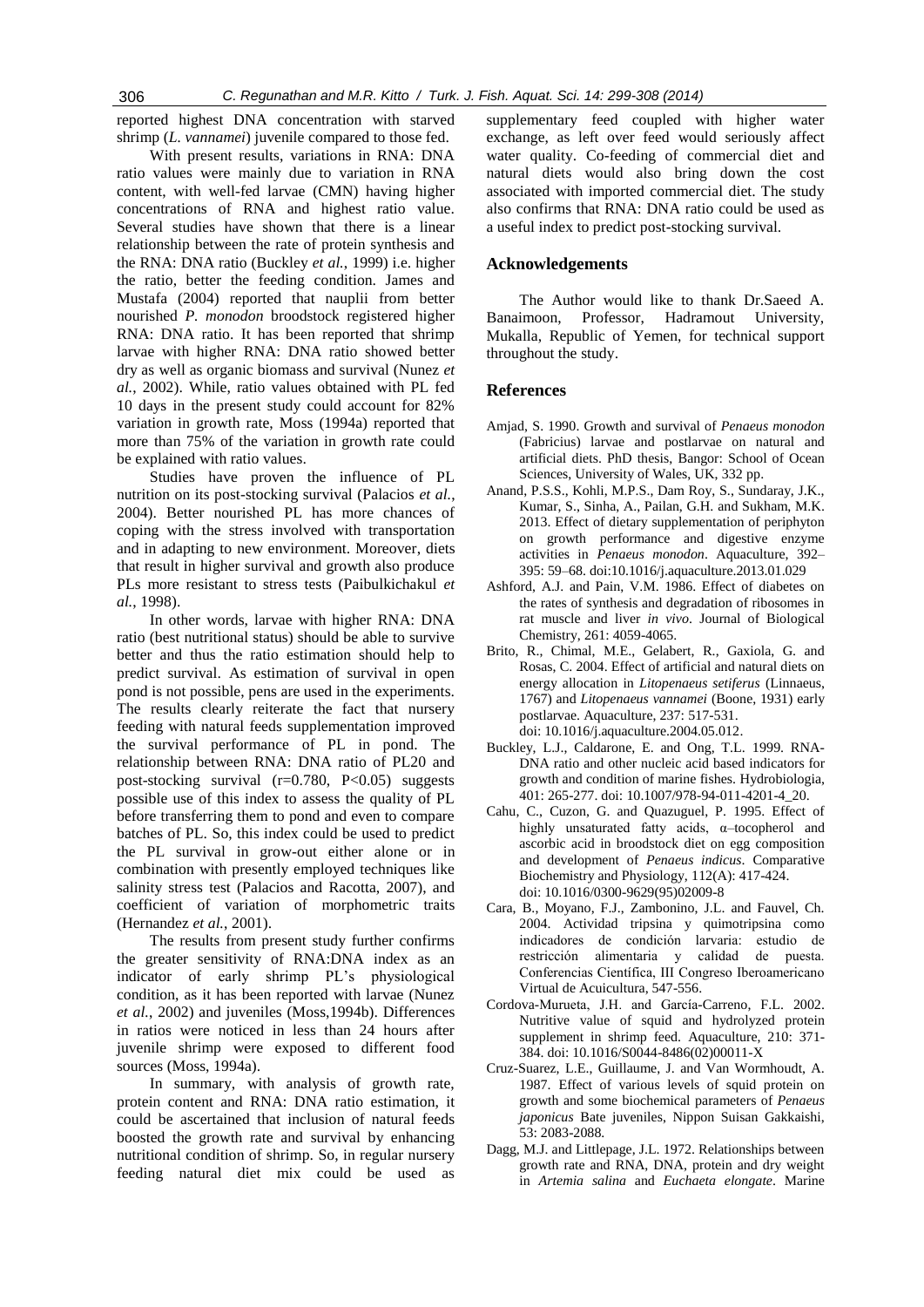Biology, 17: 162-170.

- Deshimaru, O., Kuroki, K., Mazid, M.A. and Kitamura, S. 1985. Nutritional quality of compounded diets for prawn *Penaeus monodon.* Bulletin of the Japanese Society of Scientific Fisheries, 51: 1037-1044. doi: 10.2331/suisan.51.1037
- Foster, R.M. Jr. and Beard, T.W. 1973. Growth experiments with the prawn *Palaemon serratus* fed with fresh and compounded foods. Fisheries Investigations, 27(2): 16.
- Gleason, D.F. 1986. Utilization of salt marsh plants by postlarval brown shrimp: carbon assimilation rates and food preferences. Marine Ecology Progressive Series, 31: 151-158. doi: 10.3354/meps031151
- Gopal, C. and Paulraj, R. 1993. Nutritional studies in juvenile *Penaeus indicus* with reference to protein and vitamin requirements. CMFRI Special Publication, 56: 15-23.
- Guillard, R.R.L. and J.H. Ryther. 1962. Studies of marine planktonic diatoms. I. Cyclotella nana Hustedt and Detonula confervacea Cleve. Can. J. Microbiol. 8: 229-239.
- Harms, J., Anger, K., Klaus, S. and Seeger, B. 1991. Nutritional effects of ingestion rate, digestive activity, growth and biochemical composition of *Hyas araneus*  L. (Decapoda: Majidae). Journal of Experimental Marine Biology and Ecology, 145: 233-265. doi: 10.1016/0022-0981(91)90178-Y
- Hernandez, C., Voltolina, Rojas, P. and Nieves, M. 2001. Tests of quality of shrimp postlarvae in commercial hatcheries: a case study. Hidrobiologica, 11: 69-74.
- Hummel, B.C.W. 1959. A modified spectrophotometric determination of chymotrypsin, trypsin and thrombin. Canadian Journal of Biochemistry and Physiology, 37: 1379-1399. doi: 10.1139/o59-157
- James, M.J. and Mustafa, S. 2004. RNA, DNA and protein profiles in nauplii of tiger prawn, *Penaeus monodon*  in relation to nutritional condition of female broodstock. Journal of Aquaculture in the Tropics, 19: 155-164.
- Jobling, M. 1983. A short review and critique of the methodology used in fish growth and nutrition. Journal of Fish Biology, 23: 685-703. doi: 10.1111/j.1095-8649.1983.tb02946.x
- Jones, D.A., Kamarudin, M.S. and Le Vay, L. 1993. The potential for replacement of live feeds in larval culture. Journal of the World Aquaculture Society, 24: 199-210. doi: 10.1111/j.1749-7345.1993.tb00009.x
- Jones, D.A., Yule, A. and Holland, D.L. 1997. Larval nutrition. In: I. D'Abramo, D. Conklin, D.M. Akiyama (Eds.), Crustacean Nutrition, World Aquaculture Society, Baton Rouge, LA, USA: 353- 389.
- Ju, Z.Y., Deng, D.F., and Dominy, W. 2012. A defatted microalgae (*Haematococcus pluvialis*) meal as a protein ingredient to partially replace fishmeal in diets of Pacific white shrimp (*Litopenaeus vannamei*, Boone, 1931). Aquaculture, 354, 50-55. doi: 10.1016/j.biortech.2014.12.047
- Kerambrun, E., Henry, F., Courcot, L., Gevaerta, F. and Amara, R. 2012. Biological responses of caged juvenile seabass (*Dicentrarchus labrax*) and turbot (*Scophtalmus maximus*) in a polluted harbor. Ecological indicators, 19: 161–171. doi: 10.1016/j.ecolind.2011.06.035
- Khatoon, H., Banerjee, S., Yusoff, F.M. and Shariff, M. 2013. Use of microalgal-enriched *Diaphanosoma*

*celebensis* Stingelin, 1900 for rearing *Litopenaeus vannamei* (Boone, 1931) postlarvae. Aquaculture Nutrition, 19: 163-171. doi: 10.1111/j.1365-2095. 2012.00952.x

- Kumlu, M., Jones, D.A., 1995. The effect of live and artificial diets on growth, survival and trypsin activity in larvae of *Penaeus indicus*. Journal of the World Aquaculture Society, 26: 406-415. doi: 10.1111/j.1749-7345.1995.tb00836.x
- Lee, P.G. and Lawrence, A.L. 1985. Effects of diet and size on growth, feed digestibility and digestive enzyme activities of the marine shrimp, *Penaeus setiferus* Linnaeus. Journal of the World Aquaculture Society, 16: 275-287. doi:10.1111/j.1749-7345.1985.tb00210.x
- Lemos, D. and Rodriguez, A. 1998. Nutritional effects on body composition, energy content and trypsin activity of *Penaeus japonicus* during early postlarval development. Aquaculture, 160: 103–116. doi: 10.1016/S0044-8486(97)00241-X
- Le Vay, L., Rodriguez, A., Kamarudin, M.S. and Jones, D.A. 1993. Influence of live and artificial diets on tissue composition and trypsin activity in *Penaeus japonicus* larvae. Aquaculture, 118: 287-297. doi: 10.1016/0044-8486(93)90463-9
- Martín, L., Arenal, A., Fajardo, J., Pimentel, E., Hidalgo, L., Pacheco, M., García, C. and Santiesteban, D. 2006. Complete and partial replacement of *Artemia* nauplii by *Moina micrura* during early postlarval culture of white shrimp (*Litopenaeus schmitti*). Aquaculture Nutrition, 12: 89-96. doi:10.1111/j.1365-2095.2006. 00383.x.
- Moss, S.M. 1994a. Growth rates, nucleic acid concentrations and RNA:DNA ratios of juvenile white shrimp, *Penaeus vannamei* Boone, fed different algal diets. Journal of Experimental Marine Biology and Ecology, 182: 193-204. doi:10.1016/0022-0981(94) 90051-5
- Moss, S.M. 1994b. Use of nucleic acids as indicators of growth in juvenile white shrimp, *Penaeus vannamei*. Marine Biology, 120: 359-367. doi: 10.1007/BF00680209.
- Munro, H.N. and Fleck, A. 1969. Analysis of tissue and body fluids for nitrogenous constituents. In: H.N. Munro (Ed.), Mammalian protein metabolism, Academic Press, New York: 423-525.
- Nunez, M., Lodeiros, C., Donato, M.D. and Graziani, C. 2002. Evaluation of microalgae diets for *Litopenaeus vannamei* larvae using a simple protocol. Aquaculture International, 10: 177-187. doi: 10.1023/A:1022102032684.
- Olla, B.L., Davis, M.W. and Ryer, C.H. 1994. Behavioral deficits in hatchery-reared fish: potential effects on survival following release. Aquaculture and Fisheries Management, 25: 19–34.
- Paibulkichakul, C., Piyatiratitivorakul, S., Kittakoop, P., Viyakarn, V., Fast, A.W. and Menasveta, P. 1998. Optimal dietary levels of lecithin and cholesterol for black tiger prawn *Penaeus monodon* larvae and postlarvae. Aquaculture, 167: 273–281. doi: 10.1016/S0044-8486(98)00327-5
- Palacios, E., Bonilla, A., Perez, A., Racotta, I.S. and Civera, R. 2004. Salinity stress resistance, fatty acid composition, and osmoregulatory responses of white shrimp *Litopenaeus vannamei* postlarvae fed diets containing different levels of highly unsaturated fatty acids. Journal of Experimental Marine Biology and Ecology, 299: 201–215.